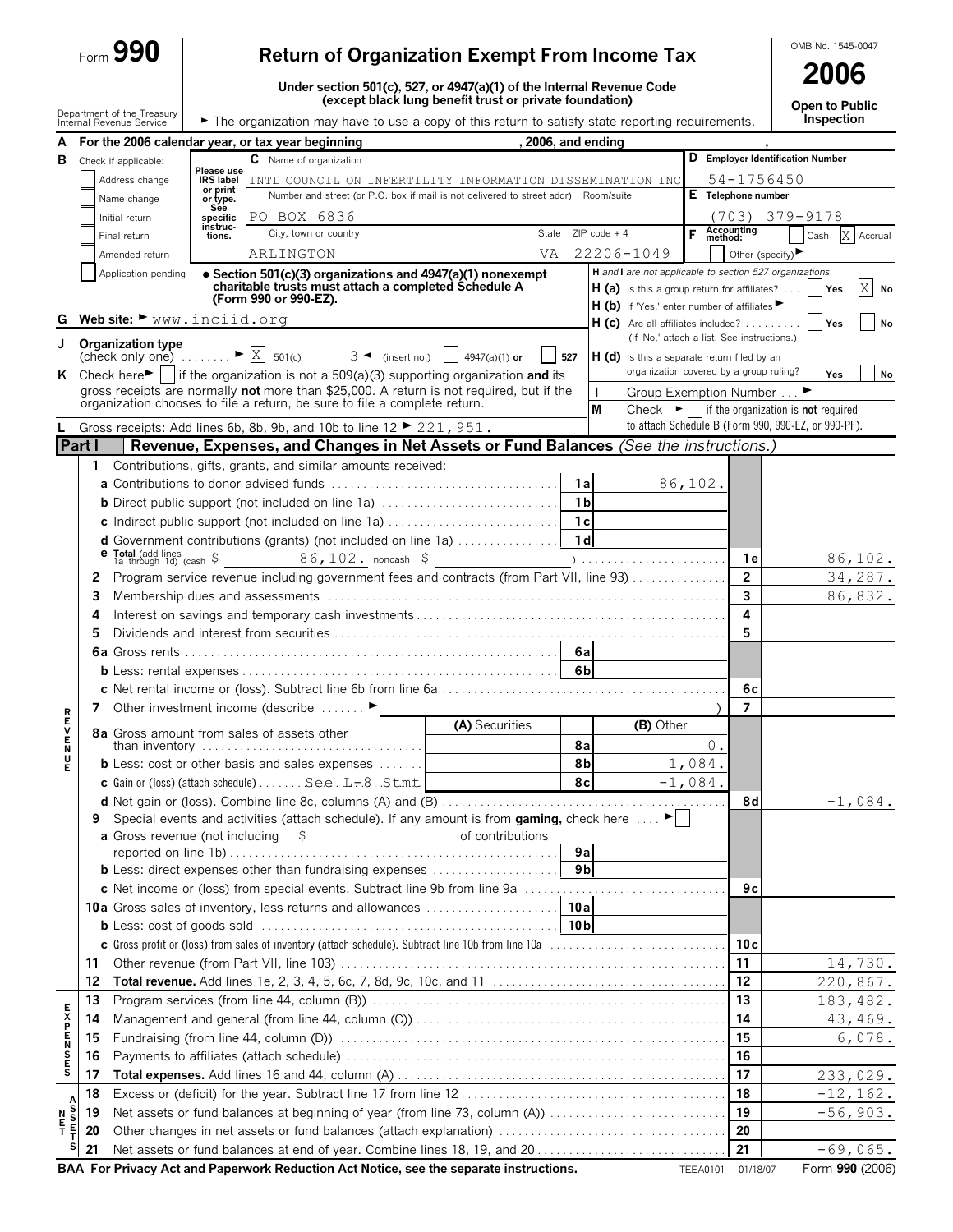## Form **990** (2006) Page **2 INTL COUNCIL ON INFERTILITY INFORMATION DISSEMINATION INC 54-1756450**

|    | Do not include amounts reported on line<br>6b, 8b, 9b, 10b, or 16 of Part I.                                                                                                                                                       |                 | (A) Total | (B) Program<br>services | (C) Management<br>and general | (D) Fundraising |
|----|------------------------------------------------------------------------------------------------------------------------------------------------------------------------------------------------------------------------------------|-----------------|-----------|-------------------------|-------------------------------|-----------------|
|    | 22 a Grants paid from donor advised                                                                                                                                                                                                |                 |           |                         |                               |                 |
|    | funds (attach sch)<br>\$                                                                                                                                                                                                           |                 |           |                         |                               |                 |
|    | (cash<br>\$<br>non-cash                                                                                                                                                                                                            |                 |           |                         |                               |                 |
|    | If this amount includes                                                                                                                                                                                                            |                 |           |                         |                               |                 |
|    | foreign grants, check here  ►                                                                                                                                                                                                      | 22 a            |           |                         |                               |                 |
|    | 22 b Other grants and allocations (att sch)                                                                                                                                                                                        |                 |           |                         |                               |                 |
|    | \$<br>(cash                                                                                                                                                                                                                        |                 |           |                         |                               |                 |
|    | \$<br>non-cash                                                                                                                                                                                                                     |                 |           |                         |                               |                 |
|    | If this amount includes<br>foreign grants, check here  ►                                                                                                                                                                           | 22 <sub>b</sub> |           |                         |                               |                 |
|    | 23 Specific assistance to individuals<br>$(attach schedule) \dots \dots \dots \dots \dots \dots \dots$                                                                                                                             | 23              |           |                         |                               |                 |
|    | 24 Benefits paid to or for members<br>$(attach schedule) \dots \dots \dots \dots \dots \dots \dots$                                                                                                                                | 24              |           |                         |                               |                 |
|    | 25 a Compensation of current officers,<br>directors, key employees, etc listed in<br>Part V-A (attach sch) See. L-25a. Stmt                                                                                                        | 25 a            | 81,092.   | 64,924.                 | 12,173.                       | 3,995.          |
|    | <b>b</b> Compensation of former officers.<br>directors, key employees, etc listed in<br>Part V-B (attach sch)                                                                                                                      | 25 <sub>b</sub> |           |                         |                               |                 |
|    | c Compensation and other distributions, not<br>included above, to disqualified persons (as<br>defined under section $4958(f)(1)$ ) and persons<br>described in section $4958(c)(3)(B)$                                             | 25c             |           |                         |                               |                 |
|    |                                                                                                                                                                                                                                    |                 |           |                         |                               |                 |
|    | 26 Salaries and wages of employees not<br>included on lines $25a$ , b, and $c$                                                                                                                                                     | 26              | 49,755.   | 35,823.                 | 12,439.                       | 1,493.          |
|    | 27 Pension plan contributions not<br>included on lines 25a, b, and c                                                                                                                                                               | 27              |           |                         |                               |                 |
|    | 28 Employee benefits not included on                                                                                                                                                                                               | 28              | 2,250.    | 1,576.                  | 546.                          | 128.            |
| 29 |                                                                                                                                                                                                                                    | 29              | 9,754.    | 7,498.                  | 1,844.                        | 412.            |
| 30 | Professional fundraising fees                                                                                                                                                                                                      | 30              |           |                         |                               |                 |
| 31 |                                                                                                                                                                                                                                    | 31              | 2,045.    | 0.                      | 2,045.                        | $0$ .           |
| 32 |                                                                                                                                                                                                                                    | 32              | 4,675.    | 4,675.                  | $0$ .                         | $0$ .           |
| 33 |                                                                                                                                                                                                                                    | 33              | 5,097.    | 3,321.                  | 1,776.                        | $\mathsf{O}$ .  |
|    |                                                                                                                                                                                                                                    | 34              | 3,747.    | 2,673.                  | 1,074.                        | 0.              |
| 35 | Postage and shipping                                                                                                                                                                                                               | 35              | 1,034.    | 953.                    | 58.                           | 23.             |
| 36 | Occupancy                                                                                                                                                                                                                          | 36              |           |                         |                               |                 |
| 37 | Equipment rental and maintenance                                                                                                                                                                                                   | 37              | 1,213.    | 983.                    | 230.                          | $0$ .           |
| 38 | Printing and publications                                                                                                                                                                                                          | 38              | 53.       | 53.                     | $\Omega$ .                    | $\mathbb O$ .   |
| 39 |                                                                                                                                                                                                                                    | 39              |           |                         |                               |                 |
| 40 | Conferences, conventions, and meetings                                                                                                                                                                                             | 40              | 5,344.    | 5,121.                  | 223.                          | $\,0$ .         |
| 41 | Interest                                                                                                                                                                                                                           | 41              | 7,492.    | $0$ .                   | 7,492.                        | $0$ .           |
| 42 | Depreciation, depletion, etc (attach schedule)<br>43 Other expenses not covered above (itemize):                                                                                                                                   | 42              | 3,443.    | 3,443.                  | 0.                            | $\,0$ .         |
|    | a ADVERTISING                                                                                                                                                                                                                      | 43 a            | 1,820.    | 1,820.                  | 0.                            | $0$ .           |
|    | <b>b</b> BANK CHARGES                                                                                                                                                                                                              | 43b             | 468.      | 355.                    | 113.                          | $0$ .           |
|    | <b>c</b> CREDIT CARD FEES                                                                                                                                                                                                          | 43c             | 4,002.    | 3,684.                  | 318.                          | $0$ .           |
|    | d CONSULTANTS                                                                                                                                                                                                                      | 43 <sub>d</sub> | 29,886.   | 29,341.                 | 545.                          | $0$ .           |
|    | e DUES & SUBSCRIPTIONS                                                                                                                                                                                                             | 43e             | 1,525.    | 803.                    | 695.                          | 27.             |
|    | f GIFTS                                                                                                                                                                                                                            | 43f             | 284.      | 284.                    | 0.                            | $0$ .           |
|    | g See Other Expenses Stmt                                                                                                                                                                                                          | 43 g            | 18,050.   | 16,152.                 | 1,898.                        | $0$ .           |
|    | <b>44</b> Total functional expenses. Add lines 22a<br>through 43g. (Organizations completing columns<br>(B) - (D), carry these totals to lines 13 - 15)<br><b>Joint Costs.</b> Check $\mathbf{P}$   if you are following SOP 98-2. | 44              | 233,029.  | 183,482.                | 43,469.                       | 6,078.          |

If 'Yes,' enter **(i)** the aggregate amount of these joint costs  $\frac{1}{2}$  ; **(ii)** the amount allocated to Program services ; **(iii)** the amount allocated to Management and general  $\frac{1}{2}$   $\frac{1}{2}$  and **(iv)** the amount Are any joint costs from a combined educational campaign and fundraising solicitation reported in (B) Program services? . . . . . . . . . . | Yes X | No

 $\overline{\phantom{a}}$  ; **(iii)** the amount allocated to Management and general to Fundraising **\$** .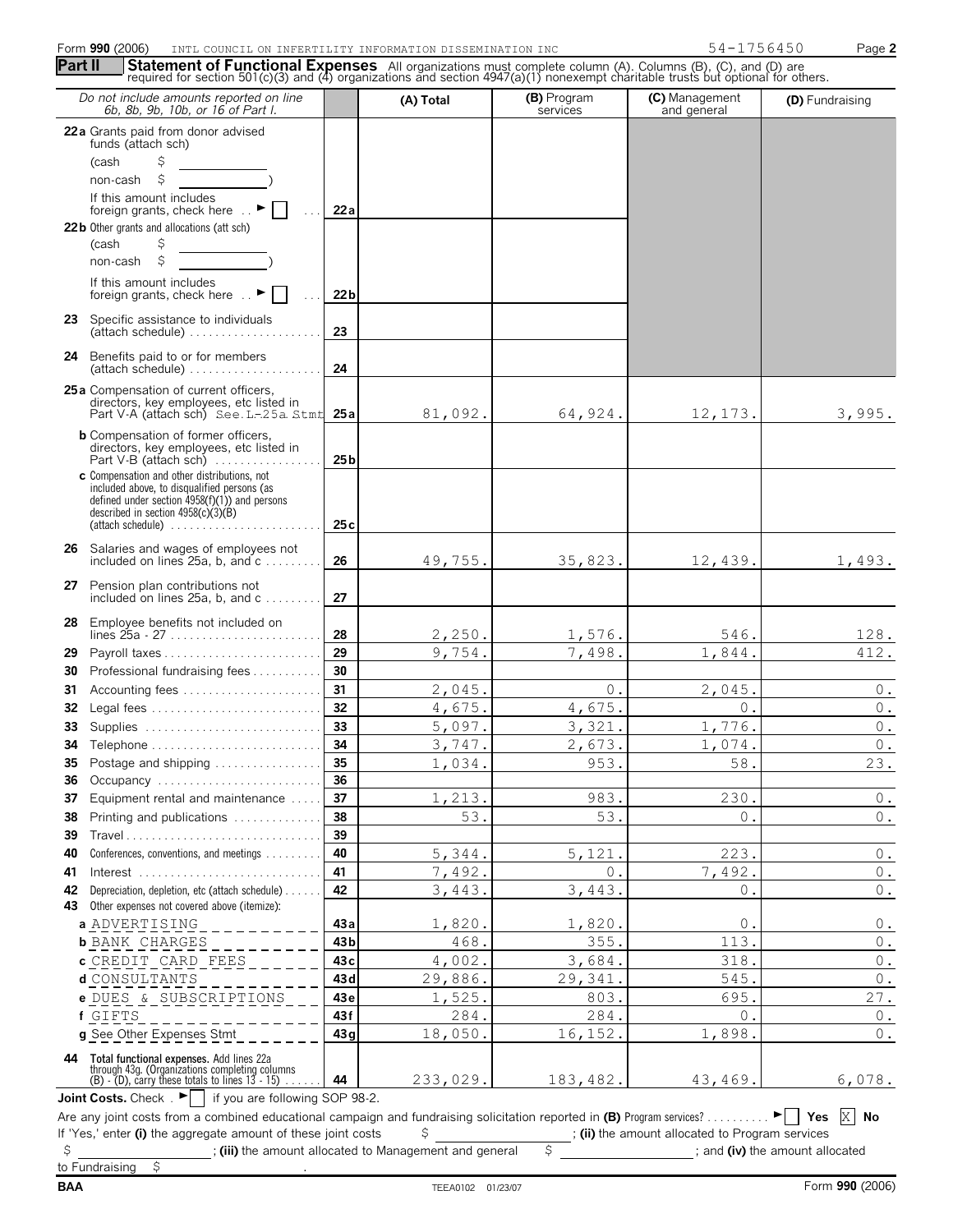| Form 990<br>(2006) | DISSEMINATION INC<br>TNTm<br>T COUNCT.<br>INFORMATION<br>T m sz<br>ON.<br>1 IV P<br>⊥ 1∖ ⊥ | .<br>. | ≙∩בי<br>aue a |
|--------------------|--------------------------------------------------------------------------------------------|--------|---------------|
|--------------------|--------------------------------------------------------------------------------------------|--------|---------------|

| Part III | <b>Statement of Program Service Accomplishments</b> |  |
|----------|-----------------------------------------------------|--|
|----------|-----------------------------------------------------|--|

Form 990 is available for public inspection and, for some people, serves as the primary or sole source of information about a particular organization. How the public perceives an organization in such cases may be determined by the information presented on its return. Therefore,<br>please make sure the return is complete and accurate and fully describes, in Par

| What is the organization's primary exempt purpose? $\blacktriangleright$ | SEE ATTACHED STATEMENT                                                                                                                                                                                                        | <b>Program Service Expenses</b>                                                                           |
|--------------------------------------------------------------------------|-------------------------------------------------------------------------------------------------------------------------------------------------------------------------------------------------------------------------------|-----------------------------------------------------------------------------------------------------------|
|                                                                          | All organizations must describe their exempt purpose achievements in a clear and concise manner. State the number of clients served, publications issued, etc. Discuss achievements that are not measurable. (Section 501(c)( | (Required for $501(c)(3)$ and<br>(4) organizations and<br>4947(a)(1) trusts; but<br>optional for others.) |
| a GENERAL PROGRAMS (SEE ATTACHED NOTE)                                   |                                                                                                                                                                                                                               |                                                                                                           |
|                                                                          |                                                                                                                                                                                                                               |                                                                                                           |
|                                                                          |                                                                                                                                                                                                                               |                                                                                                           |
|                                                                          |                                                                                                                                                                                                                               |                                                                                                           |
|                                                                          |                                                                                                                                                                                                                               |                                                                                                           |
| (Grants and allocations<br>\$                                            | 0. ) If this amount includes foreign grants, check here $\blacktriangleright$                                                                                                                                                 | 138,135.                                                                                                  |
| <b>b</b> FROM INCIID THE HEART (SEE ATTACHED NOTE)                       |                                                                                                                                                                                                                               |                                                                                                           |
|                                                                          |                                                                                                                                                                                                                               |                                                                                                           |
|                                                                          |                                                                                                                                                                                                                               |                                                                                                           |
|                                                                          |                                                                                                                                                                                                                               |                                                                                                           |
|                                                                          |                                                                                                                                                                                                                               |                                                                                                           |
| (Grants and allocations<br>\$                                            | 0. ) If this amount includes foreign grants, check here $\blacktriangleright$                                                                                                                                                 | 45,347.                                                                                                   |
| c                                                                        |                                                                                                                                                                                                                               |                                                                                                           |
|                                                                          |                                                                                                                                                                                                                               |                                                                                                           |
|                                                                          |                                                                                                                                                                                                                               |                                                                                                           |
|                                                                          |                                                                                                                                                                                                                               |                                                                                                           |
|                                                                          |                                                                                                                                                                                                                               |                                                                                                           |
| (Grants and allocations<br>\$                                            | ) If this amount includes foreign grants, check here ▶                                                                                                                                                                        |                                                                                                           |
| d                                                                        |                                                                                                                                                                                                                               |                                                                                                           |
|                                                                          |                                                                                                                                                                                                                               |                                                                                                           |
|                                                                          |                                                                                                                                                                                                                               |                                                                                                           |
|                                                                          |                                                                                                                                                                                                                               |                                                                                                           |
|                                                                          |                                                                                                                                                                                                                               |                                                                                                           |
| (Grants and allocations<br>\$                                            | ) If this amount includes foreign grants, check here ▶                                                                                                                                                                        |                                                                                                           |
|                                                                          |                                                                                                                                                                                                                               |                                                                                                           |
| (Grants and allocations<br>\$                                            | ) If this amount includes foreign grants, check here ▶                                                                                                                                                                        |                                                                                                           |
|                                                                          | Total of Program Service Expenses (should equal line 44, column (B), Program services)                                                                                                                                        | 183,482.                                                                                                  |
| <b>BAA</b>                                                               |                                                                                                                                                                                                                               | Form 990 (2006)                                                                                           |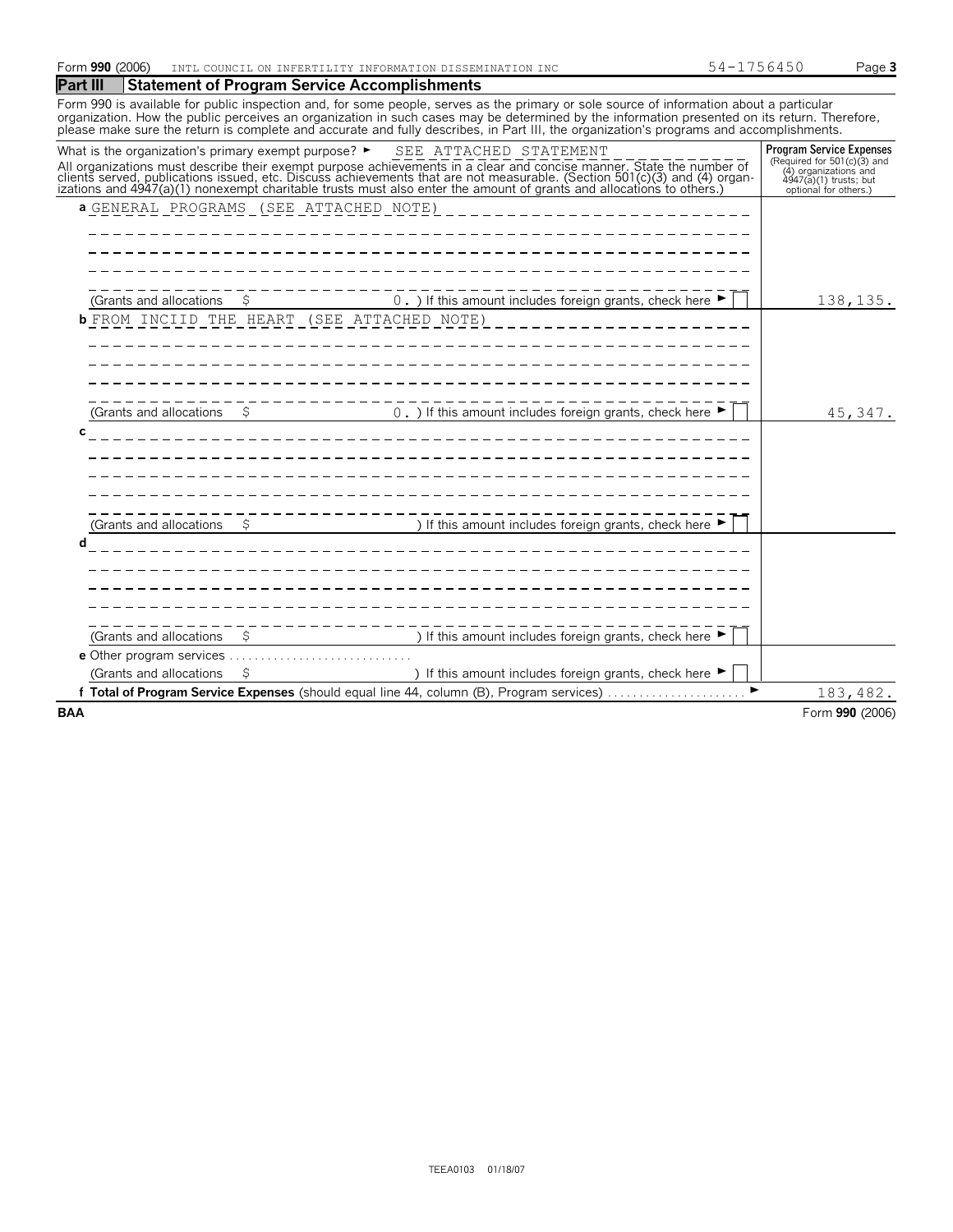|                       |         | Form 990 (2006)<br>INTL COUNCIL ON INFERTILITY INFORMATION DISSEMINATION INC                                                                            |                          | 54-1756450      | Page 4             |
|-----------------------|---------|---------------------------------------------------------------------------------------------------------------------------------------------------------|--------------------------|-----------------|--------------------|
|                       | Part IV | <b>Balance Sheets</b> (See the instructions.)                                                                                                           |                          |                 |                    |
|                       |         | Note: Where required, attached schedules and amounts within the description<br>column should be for end-of-year amounts only.                           | (A)<br>Beginning of year |                 | (B)<br>End of year |
|                       | 45      |                                                                                                                                                         | 8,323.                   | 45              | 4,849.             |
|                       | 46      |                                                                                                                                                         |                          | 46              |                    |
|                       |         |                                                                                                                                                         |                          |                 |                    |
|                       |         | 47a                                                                                                                                                     |                          |                 |                    |
|                       |         | 47 <sub>b</sub><br><b>b</b> Less: allowance for doubtful accounts $\ldots$                                                                              |                          | 47 c            |                    |
|                       |         |                                                                                                                                                         |                          |                 |                    |
|                       |         |                                                                                                                                                         |                          |                 |                    |
|                       |         | 48 <sub>b</sub><br><b>b</b> Less: allowance for doubtful accounts $\ldots \ldots \ldots$                                                                |                          | 48 <sub>c</sub> |                    |
|                       | 49      |                                                                                                                                                         |                          | 49              |                    |
|                       |         | 50 a Receivables from current and former officers, directors, trustees, and key                                                                         |                          | 50a             |                    |
|                       |         |                                                                                                                                                         |                          | 50 <sub>b</sub> |                    |
| <b>ASSETS</b>         |         | 51 a Other notes and loans receivable<br>(attach schedule) $\ldots \ldots \ldots \ldots \ldots \ldots \ldots \ldots$ 51 a                               |                          |                 |                    |
|                       |         |                                                                                                                                                         |                          | 51 c            |                    |
|                       |         |                                                                                                                                                         |                          | 52              |                    |
|                       | 53      |                                                                                                                                                         |                          | 53              |                    |
|                       |         | <b>54a</b> Investments – publicly-traded securities $\ldots \ldots \ldots \vdash  \cos \theta $<br><b>FMV</b>                                           |                          | 54a             |                    |
|                       |         | <b>FMV</b><br><b>b</b> Investments – other securities (attach sch)<br>Cost                                                                              |                          | 54 <sub>b</sub> |                    |
|                       |         | 55a Investments - land, buildings, & equipment: basis<br>55 a                                                                                           |                          |                 |                    |
|                       |         | <b>b</b> Less: accumulated depreciation<br>55 <sub>b</sub>                                                                                              |                          | 55 <sub>c</sub> |                    |
|                       | 56      | Investments - other (attach schedule)                                                                                                                   |                          | 56              |                    |
|                       |         | 57a Land, buildings, and equipment: basis<br>57a<br>18,749.                                                                                             |                          |                 |                    |
|                       |         | <b>b</b> Less: accumulated depreciation<br>57 b<br>10,023.                                                                                              | 6,680.                   | 57 c            | 8,726.             |
|                       | 58      | Other assets, including program-related investments                                                                                                     |                          |                 |                    |
|                       |         | (describe $\blacktriangleright$<br>------ )                                                                                                             |                          | 58              |                    |
|                       | 59      | Total assets (must equal line 74). Add lines 45 through 58                                                                                              | 15,003.                  | 59              | 13,575.            |
|                       | 60      |                                                                                                                                                         | 66,967.                  | 60              | 58,618.            |
|                       | 61      |                                                                                                                                                         |                          | 61              |                    |
|                       | 62      |                                                                                                                                                         |                          | 62              |                    |
|                       | 63      | Loans from officers, directors, trustees, and key                                                                                                       |                          |                 |                    |
|                       |         |                                                                                                                                                         |                          | 63<br>64a       |                    |
|                       |         |                                                                                                                                                         | 2,132.                   | 64b             | 4,210.             |
| <b>BILITIES</b>       | 65      | Other liabilities (describe $\blacktriangleright$ See Line 65 Stmt __________).                                                                         | 2,807.                   | 65              | 19,812.            |
|                       | 66      |                                                                                                                                                         | 71,906.                  | 66              | 82,640.            |
|                       |         | Organizations that follow SFAS 117, check here $\blacktriangleright$   and complete lines 67                                                            |                          |                 |                    |
| n<br>F                |         | through 69 and lines 73 and 74.                                                                                                                         |                          |                 |                    |
|                       | 67      |                                                                                                                                                         |                          | 67              |                    |
|                       | 68      |                                                                                                                                                         |                          | 68              |                    |
| A<br>S<br>S<br>T<br>S | 69      |                                                                                                                                                         |                          | 69              |                    |
| R                     |         | Organizations that do not follow SFAS 117, check here ▶<br>X and complete lines                                                                         |                          |                 |                    |
|                       |         | 70 through 74.                                                                                                                                          |                          |                 |                    |
| <b>PD220</b>          | 70      |                                                                                                                                                         |                          | 70              |                    |
|                       | 71      | Paid-in or capital surplus, or land, building, and equipment fund                                                                                       |                          | 71              |                    |
|                       | 72      | Retained earnings, endowment, accumulated income, or other funds                                                                                        | $-56,903.$               | 72              | $-69,065.$         |
| <b>BALANCES</b>       | 73      | Total net assets or fund balances. Add lines 67 through 69 or lines 70 through<br>72. (Column (A) must equal line 19 and column (B) must equal line 21) | $-56,903.$               | 73              | $-69,065.$         |
|                       | 74      | Total liabilities and net assets/fund balances. Add lines 66 and 73                                                                                     | 15,003.                  | 74              | 13,575.            |
| <b>BAA</b>            |         |                                                                                                                                                         |                          |                 | Form 990 (2006)    |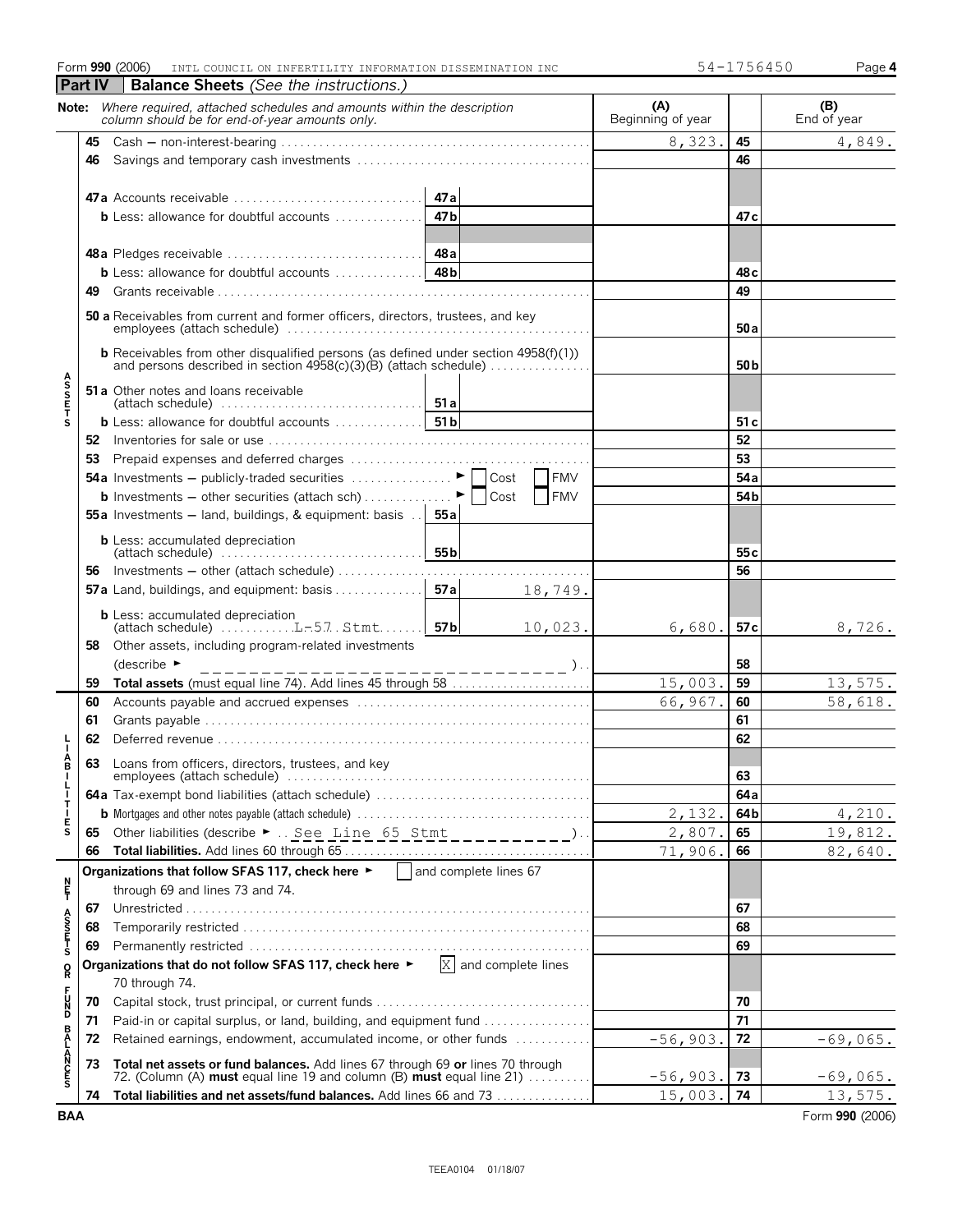| instructions.)                                                                                                                                                                                                            | Part IV-A  Reconciliation of Revenue per Audited Financial Statements with Revenue per Return <i>(See the</i> |               |                                       |                                  |
|---------------------------------------------------------------------------------------------------------------------------------------------------------------------------------------------------------------------------|---------------------------------------------------------------------------------------------------------------|---------------|---------------------------------------|----------------------------------|
|                                                                                                                                                                                                                           |                                                                                                               |               |                                       | N/A                              |
| a                                                                                                                                                                                                                         |                                                                                                               |               | a                                     |                                  |
| Amounts included on line a but not on Part I, line 12:<br>b                                                                                                                                                               |                                                                                                               |               |                                       |                                  |
|                                                                                                                                                                                                                           |                                                                                                               | b1            |                                       |                                  |
|                                                                                                                                                                                                                           |                                                                                                               | b2            |                                       |                                  |
|                                                                                                                                                                                                                           |                                                                                                               | b3            |                                       |                                  |
|                                                                                                                                                                                                                           |                                                                                                               | b4            |                                       |                                  |
|                                                                                                                                                                                                                           |                                                                                                               |               | b                                     |                                  |
| с                                                                                                                                                                                                                         |                                                                                                               |               | C                                     |                                  |
| Amounts included on Part I, line 12, but not on line a:<br>d                                                                                                                                                              |                                                                                                               |               |                                       |                                  |
|                                                                                                                                                                                                                           |                                                                                                               | d1            |                                       |                                  |
| 20ther (specify):                                                                                                                                                                                                         |                                                                                                               |               |                                       |                                  |
|                                                                                                                                                                                                                           |                                                                                                               | d2            |                                       |                                  |
|                                                                                                                                                                                                                           |                                                                                                               |               | d                                     |                                  |
| e                                                                                                                                                                                                                         |                                                                                                               |               |                                       |                                  |
| Part IV-B   Reconciliation of Expenses per Audited Financial Statements with Expenses per Return                                                                                                                          |                                                                                                               |               |                                       |                                  |
|                                                                                                                                                                                                                           |                                                                                                               |               |                                       | N/A                              |
| a<br>Amounts included on line a but not on Part I. line 17:                                                                                                                                                               |                                                                                                               |               | a                                     |                                  |
| b                                                                                                                                                                                                                         |                                                                                                               | b1            |                                       |                                  |
|                                                                                                                                                                                                                           |                                                                                                               | b2            |                                       |                                  |
|                                                                                                                                                                                                                           |                                                                                                               | b3            |                                       |                                  |
| 4Other (specify):                                                                                                                                                                                                         | ---------------------------------                                                                             |               |                                       |                                  |
|                                                                                                                                                                                                                           |                                                                                                               | b4            |                                       |                                  |
|                                                                                                                                                                                                                           |                                                                                                               |               | b                                     |                                  |
| с                                                                                                                                                                                                                         |                                                                                                               |               | C                                     |                                  |
| Amounts included on Part I, line 17, but not on line a:<br>d                                                                                                                                                              |                                                                                                               |               |                                       |                                  |
| 1 Investment expenses not included on Part I, line 6b                                                                                                                                                                     |                                                                                                               | d1            |                                       |                                  |
| 20ther (specify):                                                                                                                                                                                                         | _________________________________                                                                             |               |                                       |                                  |
|                                                                                                                                                                                                                           | ______________________________                                                                                | d2            |                                       |                                  |
|                                                                                                                                                                                                                           |                                                                                                               |               | d                                     |                                  |
| е<br><b>Part V-A</b>                                                                                                                                                                                                      |                                                                                                               |               | $\blacktriangleright$<br>$\mathbf{e}$ |                                  |
| Current Officers, Directors, Trustees, and Key Employees (List each person who was an officer, director, trustee, or key employee at any time during the year even if they were not compensated.) (See the instructions.) |                                                                                                               |               |                                       |                                  |
|                                                                                                                                                                                                                           | (B) Title and average hours (C) Compensation (D) Contributions to<br>per week devoted                         | (if not paid, | employee benefit                      | (E) Expense<br>account and other |
| (A) Name and address                                                                                                                                                                                                      | to position                                                                                                   | enter -0-)    | plans and deferred                    | allowances                       |
|                                                                                                                                                                                                                           |                                                                                                               |               | compensation plans                    |                                  |
| GEOFF SHER                                                                                                                                                                                                                |                                                                                                               |               |                                       |                                  |
| 3121 S MD PKWY, STE 206                                                                                                                                                                                                   |                                                                                                               |               |                                       |                                  |
| LAS VEGAS, NV 89109<br>NANCY HEMENWAY                                                                                                                                                                                     | TREASURER<br>1                                                                                                | $0$ .         | $0$ .                                 | $0$ .                            |
| PO BOX 6836                                                                                                                                                                                                               |                                                                                                               |               |                                       |                                  |
| ARLINGTON, VA 22206                                                                                                                                                                                                       | PRES/EXEC DIR<br>40                                                                                           | 77,742.       | 3,350.                                | $0$ .                            |
| YAKOV M EPSTEIN, PHD                                                                                                                                                                                                      |                                                                                                               |               |                                       |                                  |
| 325 LINCOLN AVE                                                                                                                                                                                                           |                                                                                                               |               |                                       |                                  |
| HIGHLAND PARK, NJ 08904                                                                                                                                                                                                   | SECTRETARY<br>1                                                                                               | 0.            | 0.                                    | $0$ .                            |
| GARY S BURGER, MD                                                                                                                                                                                                         |                                                                                                               |               |                                       |                                  |
| 109 CONNER DRIVE, STE 2200                                                                                                                                                                                                |                                                                                                               |               |                                       |                                  |
| CHAPEL HILL, NC 27514                                                                                                                                                                                                     | VP                                                                                                            | 0.            | 0.                                    | $0$ .                            |
|                                                                                                                                                                                                                           |                                                                                                               |               |                                       |                                  |
|                                                                                                                                                                                                                           |                                                                                                               |               |                                       |                                  |
|                                                                                                                                                                                                                           |                                                                                                               |               |                                       |                                  |
|                                                                                                                                                                                                                           |                                                                                                               |               |                                       |                                  |
|                                                                                                                                                                                                                           |                                                                                                               |               |                                       |                                  |
| <b>BAA</b>                                                                                                                                                                                                                | TEEA0105 01/18/07                                                                                             |               |                                       | Form 990 (2006)                  |

Form **990** (2006) Page **5**

**INTL COUNCIL ON INFERTILITY INFORMATION DISSEMINATION INC 54-1756450**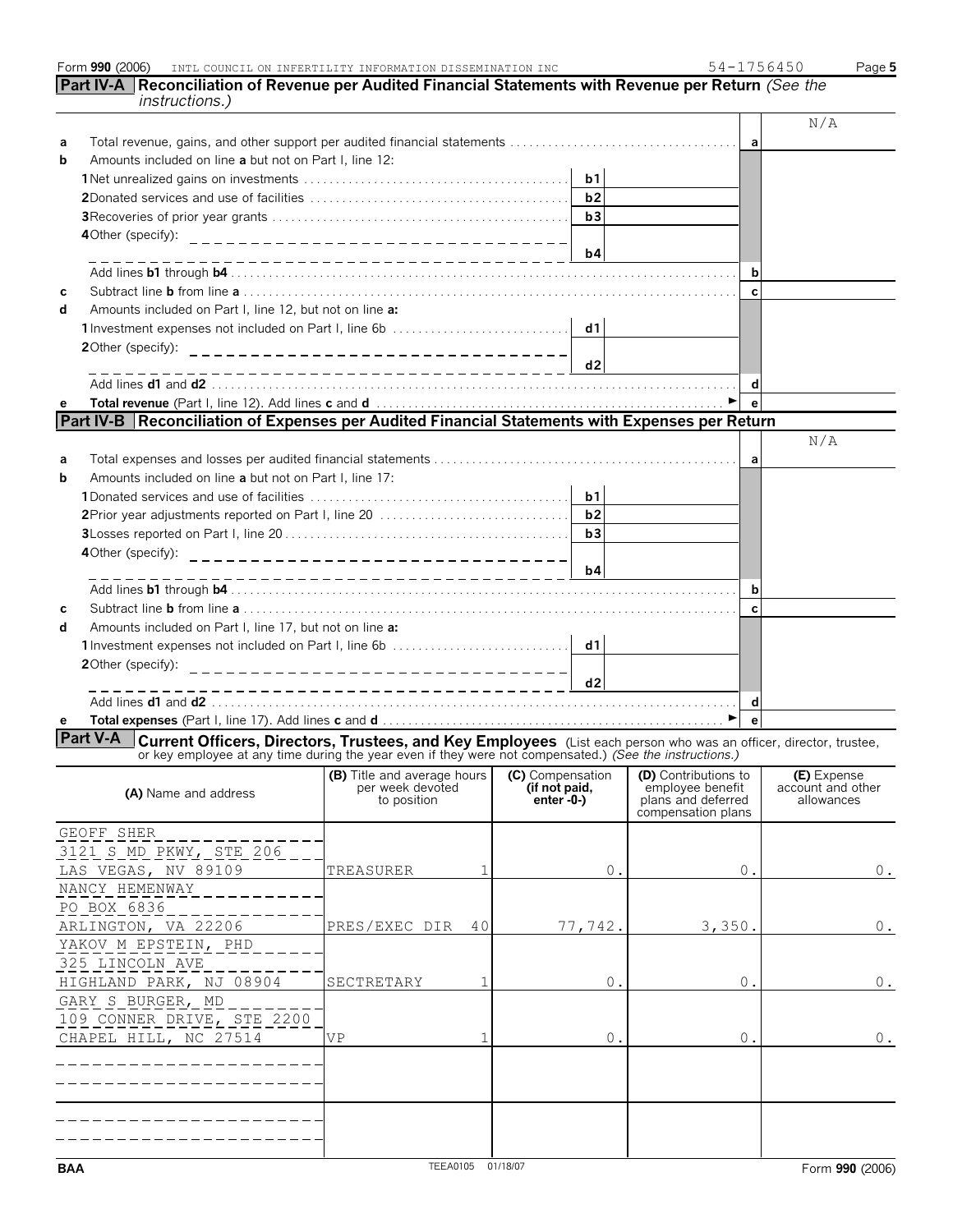| Form 990 (2006) INTL COUNCIL ON INFERTILITY INFORMATION DISSEMINATION INC<br>$54 - 1756450$                                                                                                                                                                                                                                                                                          |       |       | Page 6 |
|--------------------------------------------------------------------------------------------------------------------------------------------------------------------------------------------------------------------------------------------------------------------------------------------------------------------------------------------------------------------------------------|-------|-------|--------|
| <b>Part V-A Current Officers, Directors, Trustees, and Key Employees</b> (continued)                                                                                                                                                                                                                                                                                                 |       | Yes l | No     |
| <b>75 a</b> Enter the total number of officers, directors, and trustees permitted to vote on organization business as board meetings $\therefore$ $\blacktriangleright$ 4                                                                                                                                                                                                            |       |       |        |
| <b>b</b> Are any officers, directors, trustees, or key employees listed in Form 990, Part V-A, or highest compensated employees<br>listed in Schedule A, Part I, or highest compensated professional and other independent contractors listed in Schedule<br>A, Part II-A or II-B, related to each other through family or business relationships? If 'Yes,' attach a statement that |       |       |        |
| identifies the individuals and explains the relationship(s)<br>75 bl                                                                                                                                                                                                                                                                                                                 |       |       |        |
| c Do any officers, directors, trustees, or key employees listed in form 990, Part V-A, or highest compensated employees<br>listed in Schedule A, Part I, or highest compensated professional and other independent contractors listed in Schedule                                                                                                                                    |       |       |        |
| A, Part II-A or II-B, receive compensation from any other organizations, whether tax exempt or taxable, that are related to the organization? See the instructions for the definition of 'related organization'                                                                                                                                                                      | 75 c  |       |        |
| If 'Yes,' attach a statement that includes the information described in the instructions.                                                                                                                                                                                                                                                                                            |       |       |        |
|                                                                                                                                                                                                                                                                                                                                                                                      | 75 dl |       |        |

## **Part V-B Former Officers, Directors, Trustees, and Key Employees That Received Compensation or Other**

**Benefits** (If any former officer, director, trustee, or key employee received compensation or other benefits (described below)<br>during the year, list that person below and enter the amount of compensation or other benefits the instructions.)

| (A) Name and address | (B) Loans and<br>Advances | <b>(C)</b> Compensation<br>(if not paid,<br>enter -0-) | <b>(D)</b> Contributions to<br>employee benefit<br>plans and deferred<br>compensation plans | <b>(E)</b> Expense<br>account and other<br>allowances |
|----------------------|---------------------------|--------------------------------------------------------|---------------------------------------------------------------------------------------------|-------------------------------------------------------|
|                      |                           |                                                        |                                                                                             |                                                       |
|                      |                           |                                                        |                                                                                             |                                                       |
|                      |                           |                                                        |                                                                                             |                                                       |
|                      |                           |                                                        |                                                                                             |                                                       |
|                      |                           |                                                        |                                                                                             |                                                       |
|                      |                           |                                                        |                                                                                             |                                                       |

| <b>Part VI   Other Information</b> (See the instructions.)                                                                                                                                                                       |       | Yes. | No.             |
|----------------------------------------------------------------------------------------------------------------------------------------------------------------------------------------------------------------------------------|-------|------|-----------------|
| Did the organization make a change in its activities or methods of conducting activities?<br>76                                                                                                                                  |       |      |                 |
|                                                                                                                                                                                                                                  | 76    |      | Χ               |
| Were any changes made in the organizing or governing documents but not reported to the IRS?<br>77                                                                                                                                | 77    |      | Χ               |
| If 'Yes,' attach a conformed copy of the changes.                                                                                                                                                                                |       |      |                 |
| <b>78a</b> Did the organization have unrelated business gross income of \$1,000 or more during the year covered by this return?                                                                                                  | 78al  |      | X               |
|                                                                                                                                                                                                                                  | 78 bl |      |                 |
| Was there a liquidation, dissolution, termination, or substantial contraction during the<br>79                                                                                                                                   |       |      |                 |
|                                                                                                                                                                                                                                  | 79    |      | X               |
| 80 a ls the organization related (other than by association with a statewide or nationwide organization) through common<br>membership, governing bodies, trustees, officers, etc, to any other exempt or nonexempt organization? | 80 al |      | X               |
| <b>b</b> If 'Yes,' enter the name of the organization $\blacktriangleright$                                                                                                                                                      |       |      |                 |
| $\frac{1}{2}$ = $\frac{1}{2}$ = $\frac{1}{2}$ = $\frac{1}{2}$ = $\frac{1}{2}$ = $\frac{1}{2}$ and check whether it is $\frac{1}{2}$ exempt or<br>nonexempt.                                                                      |       |      |                 |
| 81 a Enter direct and indirect political expenditures. (See line 81 instructions.) 81 a                                                                                                                                          |       |      |                 |
|                                                                                                                                                                                                                                  | 81 bl |      | X               |
| <b>BAA</b>                                                                                                                                                                                                                       |       |      | Form 990 (2006) |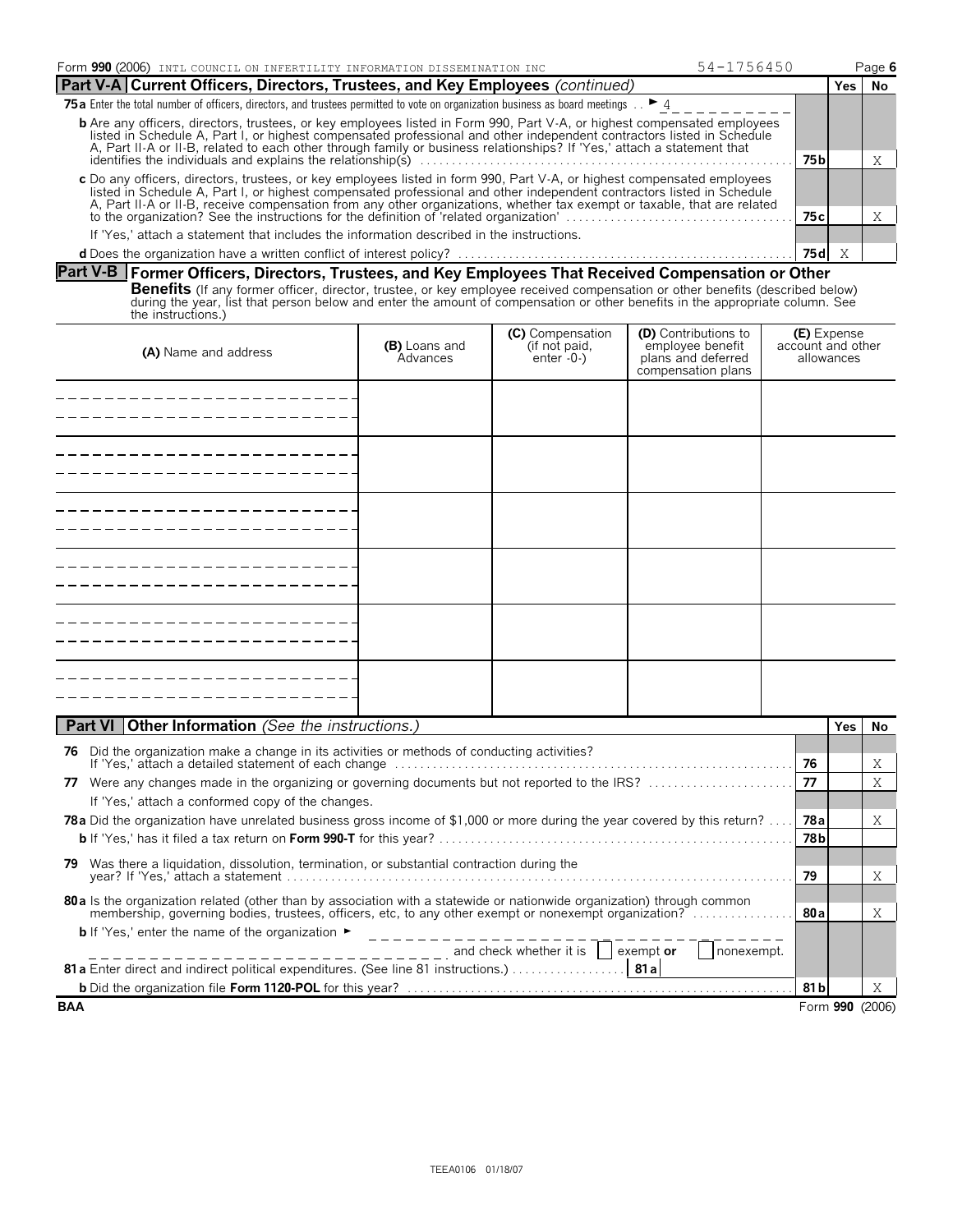| Form 990 (2006)<br>54-1756450<br>INTL COUNCIL ON INFERTILITY INFORMATION DISSEMINATION INC                                                                                                                                                        |             |                 |            | Page 7          |  |
|---------------------------------------------------------------------------------------------------------------------------------------------------------------------------------------------------------------------------------------------------|-------------|-----------------|------------|-----------------|--|
| <b>Other Information</b> (continued)<br><b>Part VI</b>                                                                                                                                                                                            |             |                 | <b>Yes</b> | No              |  |
| 82 a Did the organization receive donated services or the use of materials, equipment, or facilities at no charge or at                                                                                                                           |             |                 |            |                 |  |
| b If 'Yes,' you may indicate the value of these items here. Do not include this amount as<br>revenue in Part I or as an expense in Part II. (See instructions in Part III.)<br>82 <sub>b</sub>                                                    |             |                 |            |                 |  |
| 83a Did the organization comply with the public inspection requirements for returns and exemption applications?                                                                                                                                   |             |                 |            |                 |  |
| <b>b</b> Did the organization comply with the disclosure requirements relating to <i>quid pro quo</i> contributions?                                                                                                                              |             |                 |            |                 |  |
|                                                                                                                                                                                                                                                   |             | 84a             |            | Χ               |  |
| <b>b</b> If 'Yes,' did the organization include with every solicitation an express statement that such contributions or gifts were                                                                                                                |             | 84b             |            |                 |  |
| 85                                                                                                                                                                                                                                                |             |                 |            |                 |  |
|                                                                                                                                                                                                                                                   |             | 85 <sub>b</sub> | N/A        |                 |  |
| If 'Yes' was answered to either 85a or 85b, do not complete 85c through 85h below unless the organization received a<br>waiver for proxy tax owed for the prior year.                                                                             |             |                 |            |                 |  |
| c Dues, assessments, and similar amounts from members                                                                                                                                                                                             | 85 с<br>N/A |                 |            |                 |  |
|                                                                                                                                                                                                                                                   | N/A         |                 |            |                 |  |
|                                                                                                                                                                                                                                                   | N/A         |                 |            |                 |  |
|                                                                                                                                                                                                                                                   | N/A         |                 |            |                 |  |
|                                                                                                                                                                                                                                                   |             | 85 a            | N/R        |                 |  |
| h If section 6033(e)(1)(A) dues notices were sent, does the organization agree to add the amount on line 85f to its reasonable estimate of<br>dues allocable to nondeductible lobbying and political expenditures for the following tax year?<br> |             | 85h             | N/A        |                 |  |
| $501(c)(7)$ organizations. Enter: <b>a</b> Initiation fees and capital contributions included on<br>86                                                                                                                                            | 86 a<br>N/A |                 |            |                 |  |
| <b>b</b> Gross receipts, included on line 12, for public use of club facilities                                                                                                                                                                   | 86b<br>N/A  |                 |            |                 |  |
| $501(c)(12)$ organizations. Enter: <b>a</b> Gross income from members or shareholders<br>87                                                                                                                                                       | 87a<br>N/A  |                 |            |                 |  |
| <b>b</b> Gross income from other sources. (Do not net amounts due or paid to other sources                                                                                                                                                        | 87b<br>N/A  |                 |            |                 |  |
| 88 a At any time during the year, did the organization own a 50% or greater interest in a taxable corporation or partnership,<br>or an entity disregarded as separate from the organization under Regulations sections 301.7701-2 and 301.7701-37 |             | 88a             |            | Χ               |  |
|                                                                                                                                                                                                                                                   |             |                 |            |                 |  |
| 89 a $501(c)(3)$ organizations. Enter: Amount of tax imposed on the organization during the year under:                                                                                                                                           |             |                 |            |                 |  |
| 0. ; section 4912 $\blacktriangleright$ 0. ; section 4955 $\blacktriangleright$<br>section 4911 $\blacktriangleright$                                                                                                                             | 0.          |                 |            |                 |  |
| <b>b</b> 501(c)(3) and 501(c)(4) organizations. Did the organization engage in any section 4958 excess benefit transaction during the year or did it become aware of an excess benefit transaction from a prior year? If 'Yes,' att               |             |                 |            |                 |  |
|                                                                                                                                                                                                                                                   |             |                 |            |                 |  |
| c Enter: Amount of tax imposed on the organization managers or disqualified persons during the<br>$0$ .                                                                                                                                           |             |                 |            |                 |  |
| d Enter: Amount of tax on line 89c, above, reimbursed by the organization ▶                                                                                                                                                                       |             |                 |            |                 |  |
| e All organizations. At any time during the tax year, was the organization a party to a prohibited tax shelter transaction?                                                                                                                       |             |                 |            |                 |  |
| f All organizations. Did the organization acquire a direct or indirect interest in any applicable insurance contract?                                                                                                                             |             |                 |            |                 |  |
| g For supporting organizations and sponsoring organizations maintaining donor advised funds. Did the supporting<br>organization, or a fund maintained by a sponsoring organization, have excess business holdings at any time dur                 |             |                 |            |                 |  |
|                                                                                                                                                                                                                                                   |             | 89q             |            | Χ               |  |
|                                                                                                                                                                                                                                                   |             |                 |            |                 |  |
| <b>b</b> Number of employees employed in the pay period that includes March 12, 2006                                                                                                                                                              |             | 90 <sub>b</sub> |            | $\overline{c}$  |  |
| 91 a The books are in care of $\triangleright$ NANCY HEMENWAY __________ Telephone number $\triangleright$ (703) 379-9178                                                                                                                         |             |                 |            |                 |  |
| Located at ► PO_BOX_6836, ARLINGTON_VA_____________________________ZIP + 4 ► 22206-1049                                                                                                                                                           |             |                 |            |                 |  |
|                                                                                                                                                                                                                                                   |             |                 | Yes        | No.             |  |
| <b>b</b> At any time during the calendar year, did the organization have an interest in or a signature or other authority over a financial account in a foreign country (such as a bank account, securities account, or other finan               |             | 91 <sub>b</sub> |            | X               |  |
|                                                                                                                                                                                                                                                   |             |                 |            |                 |  |
| See the instructions for exceptions and filing requirements for Form TD F 90-22.1, Report of Foreign Bank and<br>Financial Accounts.                                                                                                              |             |                 |            |                 |  |
| BAA                                                                                                                                                                                                                                               |             |                 |            | Form 990 (2006) |  |

| ۰. |  |
|----|--|
|    |  |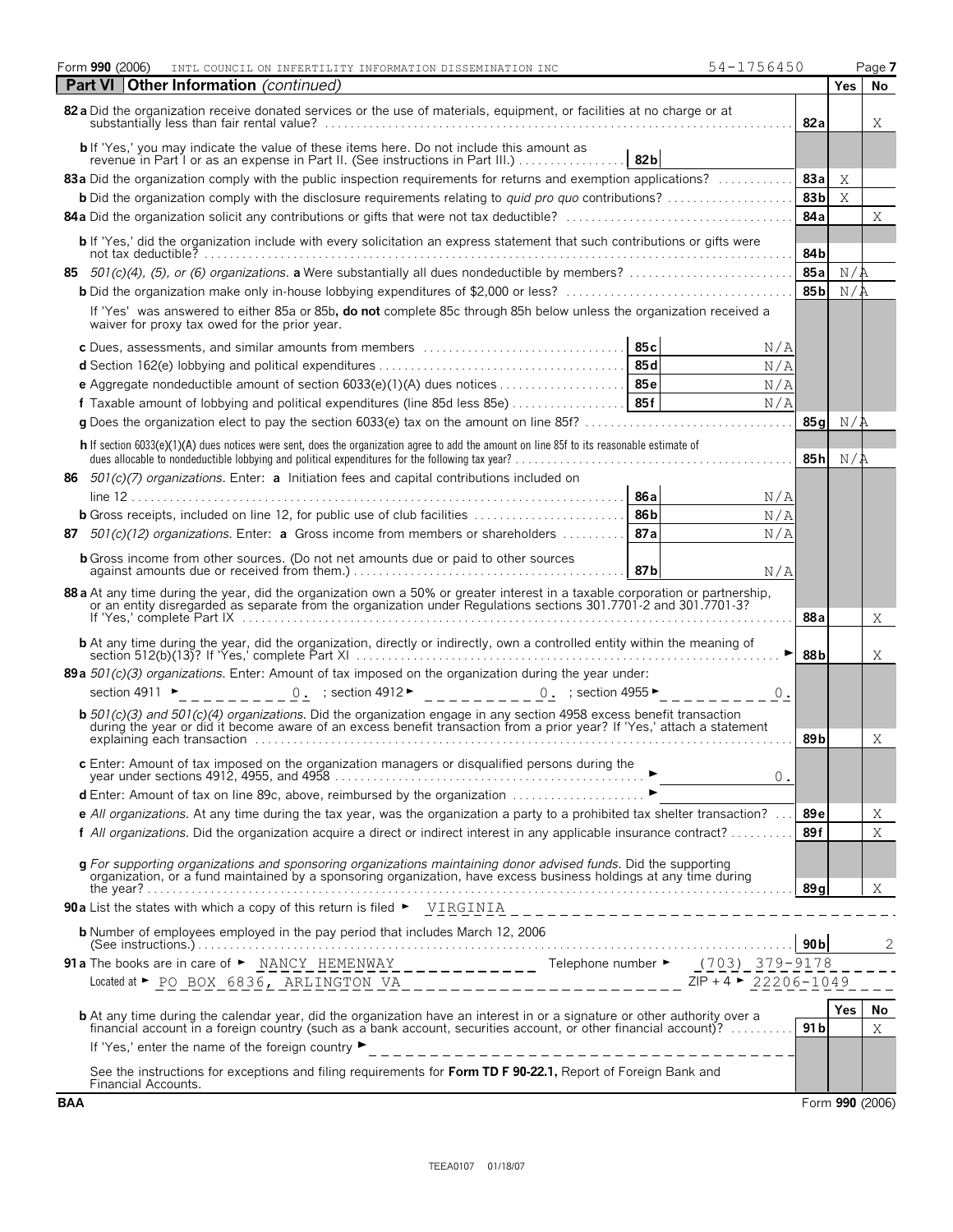| Form 990 (2006) INTL COUNCIL ON INFERTILITY INFORMATION DISSEMINATION INC                                                                                                                                                  |                                     |               |                       | 54-1756450                           | Page 8                                      |  |
|----------------------------------------------------------------------------------------------------------------------------------------------------------------------------------------------------------------------------|-------------------------------------|---------------|-----------------------|--------------------------------------|---------------------------------------------|--|
| Part VI   Other Information (continued)<br>c At any time during the calendar year, did the organization maintain an office outside of the United States?                                                                   |                                     |               |                       |                                      | Yes  <br>No<br>91c<br>X                     |  |
| If 'Yes,' enter the name of the foreign country ▶                                                                                                                                                                          |                                     |               |                       |                                      |                                             |  |
|                                                                                                                                                                                                                            |                                     |               |                       | _____________                        |                                             |  |
|                                                                                                                                                                                                                            |                                     |               |                       |                                      |                                             |  |
| Part VII Analysis of Income-Producing Activities (See the instructions.)                                                                                                                                                   |                                     |               |                       |                                      |                                             |  |
|                                                                                                                                                                                                                            | Unrelated business income           |               |                       | Excluded by section 512, 513, or 514 |                                             |  |
| Note: Enter gross amounts unless<br>otherwise indicated.                                                                                                                                                                   | (A)<br>Business code                | (B)<br>Amount | (C)<br>Exclusion code | (D)<br>Amount                        | (E)<br>Related or exempt<br>function income |  |
| 93 Program service revenue:                                                                                                                                                                                                |                                     |               |                       |                                      |                                             |  |
| a ART DIRECTORY ADS                                                                                                                                                                                                        |                                     |               |                       |                                      | 34,287.                                     |  |
| b<br><u> 1989 - Johann Barn, fransk politik (</u>                                                                                                                                                                          |                                     |               |                       |                                      |                                             |  |
| С<br><u> 1989 - Jan Samuel Barbara, político establecido e a la contrada de la contrada de la contrada de la contrada</u>                                                                                                  |                                     |               |                       |                                      |                                             |  |
| d<br><u> 1989 - Johann Barbara, martin amerikan per</u>                                                                                                                                                                    |                                     |               |                       |                                      |                                             |  |
| е                                                                                                                                                                                                                          |                                     |               |                       |                                      |                                             |  |
| f Medicare/Medicaid payments<br><b>q</b> Fees & contracts from government agencies $\ldots$                                                                                                                                |                                     |               |                       |                                      |                                             |  |
| Membership dues and assessments<br>94                                                                                                                                                                                      |                                     |               |                       |                                      | 86,832.                                     |  |
| Interest on savings & temporary cash invmnts<br>95                                                                                                                                                                         |                                     |               |                       |                                      |                                             |  |
| Dividends & interest from securities<br>96                                                                                                                                                                                 |                                     |               |                       |                                      |                                             |  |
| Net rental income or (loss) from real estate:<br>97                                                                                                                                                                        |                                     |               |                       |                                      |                                             |  |
| a debt-financed property                                                                                                                                                                                                   |                                     |               |                       |                                      |                                             |  |
| <b>b</b> not debt-financed property                                                                                                                                                                                        |                                     |               |                       |                                      |                                             |  |
| Net rental income or (loss) from pers prop<br>98                                                                                                                                                                           |                                     |               |                       |                                      |                                             |  |
| Other investment income<br>99                                                                                                                                                                                              |                                     |               |                       |                                      |                                             |  |
| 100<br>Gain or (loss) from sales of assets<br>other than inventory                                                                                                                                                         |                                     |               |                       |                                      | $-1,084.$                                   |  |
| Net income or (loss) from special events<br>101                                                                                                                                                                            |                                     |               |                       |                                      |                                             |  |
| 102<br>Gross profit or (loss) from sales of inventory                                                                                                                                                                      |                                     |               |                       |                                      |                                             |  |
|                                                                                                                                                                                                                            |                                     |               |                       |                                      |                                             |  |
| <b>b</b> ROYALTIES                                                                                                                                                                                                         |                                     |               |                       |                                      | 14,730.                                     |  |
| С                                                                                                                                                                                                                          |                                     |               |                       |                                      |                                             |  |
| d<br><u> 1989 - Johann Barbara, martxa al-</u>                                                                                                                                                                             |                                     |               |                       |                                      |                                             |  |
| е                                                                                                                                                                                                                          |                                     |               |                       |                                      |                                             |  |
| <b>104</b> Subtotal (add columns $(B)$ , $(D)$ , and $(E)$ ) $\ldots$                                                                                                                                                      |                                     |               |                       | ►                                    | 134,765.                                    |  |
| Note: Line 105 plus line 1e, Part I, should equal the amount on line 12, Part I.                                                                                                                                           |                                     |               |                       |                                      | 134,765.                                    |  |
| Part VIII Relationship of Activities to the Accomplishment of Exempt Purposes (See the instructions.)                                                                                                                      |                                     |               |                       |                                      |                                             |  |
| Line No.                                                                                                                                                                                                                   |                                     |               |                       |                                      |                                             |  |
| Explain how each activity for which income is reported in column (E) of Part VII contributed importantly to the accomplishment<br>of the organization's exempt purposes (other than by providing funds for such purposes). |                                     |               |                       |                                      |                                             |  |
| 93 DIRECTORY ADVERTISING TO HELP DEFER COSTS OF PUBLICATION AND ONLINE DISSEMINATION OF INFORMATION                                                                                                                        |                                     |               |                       |                                      |                                             |  |
| 103a RESIDUAL ROYLATIES RELATED TO PRIOR PUBLICATION ON INFERTILITY                                                                                                                                                        |                                     |               |                       |                                      |                                             |  |
|                                                                                                                                                                                                                            |                                     |               |                       |                                      |                                             |  |
|                                                                                                                                                                                                                            |                                     |               |                       |                                      |                                             |  |
| Part IX Information Regarding Taxable Subsidiaries and Disregarded Entities (See the instructions.)                                                                                                                        |                                     |               |                       |                                      | N/A                                         |  |
| (A)                                                                                                                                                                                                                        | (B)                                 |               | (C)                   | (D)                                  | (E)                                         |  |
| Name, address, and EIN of corporation,<br>partnership, or disregarded entity                                                                                                                                               | Percentage of<br>ownership interest |               | Nature of activities  | Total<br>income                      | End-of-year<br>assets                       |  |
|                                                                                                                                                                                                                            | g.                                  |               |                       |                                      |                                             |  |
|                                                                                                                                                                                                                            | နွ                                  |               |                       |                                      |                                             |  |
|                                                                                                                                                                                                                            | နွ                                  |               |                       |                                      |                                             |  |
|                                                                                                                                                                                                                            | $\frac{6}{10}$                      |               |                       |                                      |                                             |  |
| Information Regarding Transfers Associated with Personal Benefit Contracts (See the instructions.)<br><b>Part X</b>                                                                                                        |                                     |               |                       |                                      | Yes                                         |  |
| <b>b</b> Did the organization, during the year, pay premiums, directly or indirectly, on a personal benefit contract?                                                                                                      |                                     |               |                       |                                      | X No<br>$X$ No<br>Yes                       |  |
| Note: If 'Yes' to (b), file Form 8870 and Form 4720 (see instructions).                                                                                                                                                    |                                     |               |                       |                                      |                                             |  |